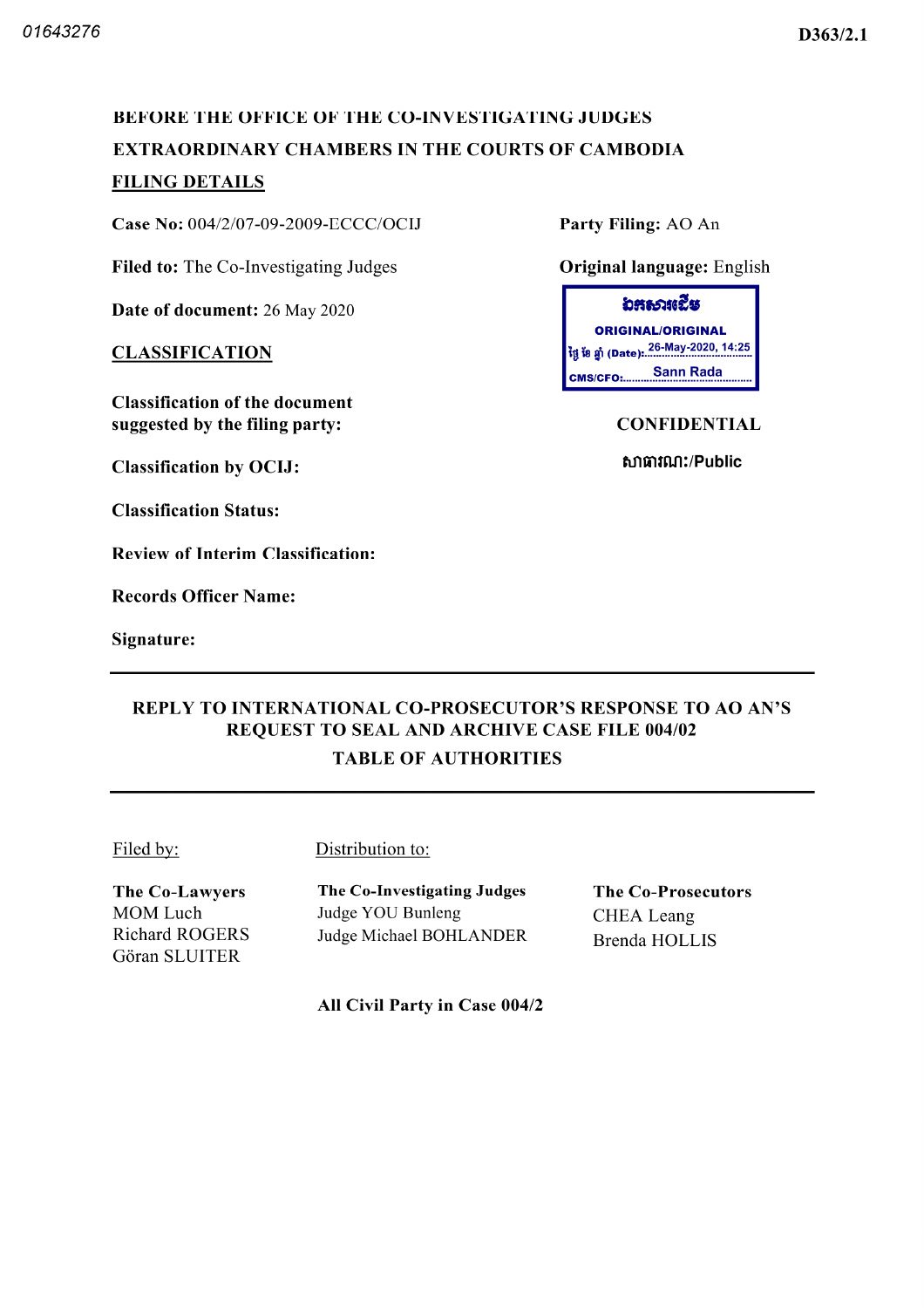# CAMBODIAN LAW

## **ECCC Law, Rules and Regulations**

Internal Rules of the Extraordinary Chambers in the Courts of Cambodia, Rule  $104(4)(a)$ , 69(2),  $69(2)(b)$ ,  $77(13)(a)$ ,  $77(13)(b)$ . Not included – ECCC Legal Compendium.

## Orders, Decisions, Judgements and Memoranda

Case No. 004/2/07-09-2009-ECCC/OCIJ, International Co-Prosecutor's Response to Request to Seal and Archive Case File  $004/02$ , **D363/1**, 14 May 2020, paras 10, 11, 12.

Case No. 004/2/07-09-2009-ECCC/OCIJ, Request to Seal and Archive Case File 004/02, D363, 17 Mar. 2020.

Case No. 004/2/07-09-2009-ECCC/OCIJ, International Co-Prosecutor's Immediate Appeal of the Trial Chamber's Effective Termination of Case  $004/2$ , E004/2/1, 4 May 2020.

Case No.  $0.04/2/07-09-2009-ECCC/OCIJ$ , *Order Dismissing the Case Against AO An*, **D359**, 16 Aug. 2018.

Case No. 004/2/07-09-2009-ECCC/OCIJ (PTC60), Considerations on Appeals Against Closing Orders, D359/24 & D360/33, 19 Dec. 2019.

Case No. 004/2/07-09-2009-ECCC/OCIJ (PTC60), Reply to International Co-Prosecutor's Response to AO An's Request for confirmation that all required Administrative Actions have been taken to Archive Case File  $004/02$ , **D359/31 & D360/40**, 17 Mar, 2020.

Case No. 004/2/07-09-2009-ECCC/OCIJ (PTC60), Response to International Co-Prosecutor's Request for All Required Administrative Actions to be Taken to Forward Case File 004/2 (AO An) to the Trial Chamber,  $D359/26$  &  $D360/35$ , 18 Feb. 2020.

## **Other**

Trial Chamber 'Statement of the Judges of the Trial Chamber of the ECCC Regarding Case 004/2 Involving AO An', available at https://eccc.gov.kh/en/articles/statement-judges-trialchamber-eccc-regarding-case-0042-involving-ao.

Email correspondence on behalf of Co Lawyers re AO An's courtesy copy of his Request to Seal and Archive Case File 004/02, 20 Mar. 2020, attached as App. 1.

Email correspondence from the ICP re courtesy copy of her Immediate Appeal of the Trial Chamber's Effective Termination of Case 004/02, 4 May 2020, attached as App. 2.

International PTC Judges, Interoffice Memorandum Dated 12 March 2020 Regarding the Transfer of Case File  $004/2$ , **D359/36 & D360/45**, para. 8.